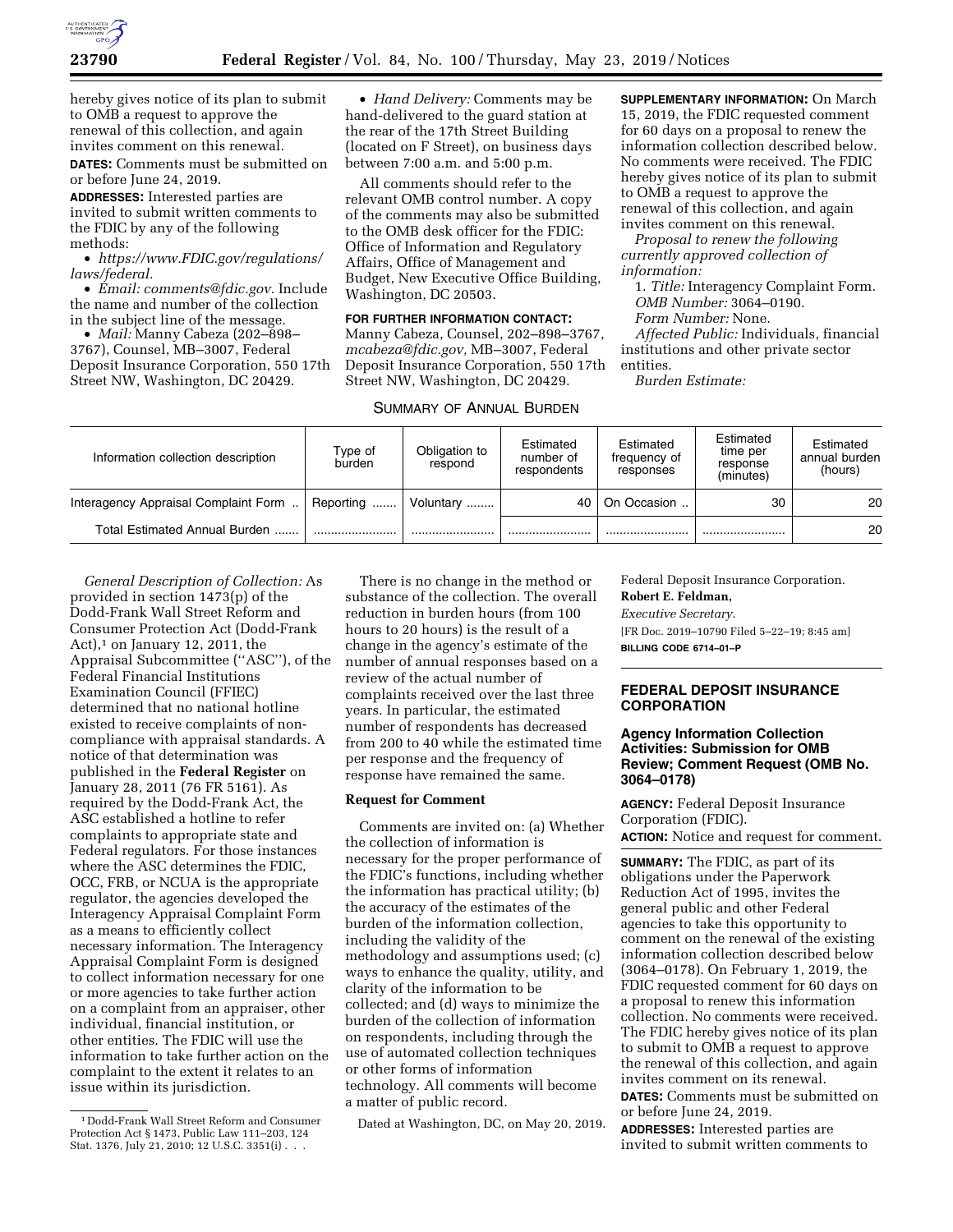the FDIC by any of the following methods:

• *[https://www.FDIC.gov/regulations/](https://www.FDIC.gov/regulations/laws/federal) [laws/federal.](https://www.FDIC.gov/regulations/laws/federal)* 

• *Email: [comments@fdic.gov.](mailto:comments@fdic.gov)* Include the name and number of the collection in the subject line of the message.

• *Mail:* Jennifer Jones (202–898– 6768), Counsel, MB–3105, Federal Deposit Insurance Corporation, 550 17th Street NW, Washington, DC 20429.

• *Hand Delivery:* Comments may be hand-delivered to the guard station at the rear of the 17th Street Building (located on F Street), on business days between 7:00 a.m. and 5:00 p.m.

All comments should refer to the relevant OMB control number. A copy of the comments may also be submitted to the OMB desk officer for the FDIC: Office of Information and Regulatory Affairs, Office of Management and Budget, New Executive Office Building, Washington, DC 20503.

**FOR FURTHER INFORMATION CONTACT:**  Jennifer Jones, Counsel, 202–898–6768,

*[jennjones@fdic.gov,](mailto:jennjones@fdic.gov)* MB–3105, Federal Deposit Insurance Corporation, 550 17th Street NW, Washington, DC 20429.

**SUPPLEMENTARY INFORMATION:** On February 1, 2019, the FDIC requested comment for 60 days on a proposal to renew this information collection. No

| SUMMARY OF ANNUAL BURDEN |  |  |  |
|--------------------------|--|--|--|
|--------------------------|--|--|--|

comments were received. The FDIC hereby gives notice of its plan to submit to OMB a request to approve the renewal of this collection, and again invites comment on its renewal.

*Proposal to renew the following currently approved collection of information:* 

1. *Title:* Market Risk Capital Requirements.

*OMB Number:* 3064–0178.

*Form Number:* None.

*Affected Public:* Insured state nonmember banks and state savings associations.

*Burden Estimate:* 

| Information collection<br>(IC)<br>description                                  | Type of burden               | Obligation<br>to respond | Estimated<br>number of<br>respondents | Estimated<br>frequency<br>of responses | Estimated<br>time per<br>response | Frequency<br>of response | Total annual<br>estimated<br>burden |
|--------------------------------------------------------------------------------|------------------------------|--------------------------|---------------------------------------|----------------------------------------|-----------------------------------|--------------------------|-------------------------------------|
| Identification of trading<br>positions.                                        | Recordkeeping                | Mandatory                | 1                                     | 1                                      | 40                                | On Occasion              | 40                                  |
| Trading and hedging<br>strategies.                                             | Recordkeeping                | Mandatory                | 1                                     | 1                                      | 16                                | On Occasion              | 16                                  |
| Active management of<br>covered positions.                                     | Recordkeeping                | Mandatory                | 1                                     | 1                                      | 16                                | On Occasion              | 16                                  |
| Review of internal<br>models.                                                  | Recordkeeping                | Mandatory                | 1                                     | 1                                      | 16                                | On Occasion              | 16                                  |
| Internal audit report                                                          | Reporting                    | Mandatory                | 1                                     | 1                                      | 16                                | On Occasion              | 16                                  |
| Backtesting adjust-<br>ments to risk-based<br>capital ratio calcula-<br>tions. | Recordkeeping                | Mandatory                | 1                                     | 4                                      | 16                                | On Occasion              | 64                                  |
| Demonstrate appro-<br>priateness of proxies.                                   | Recordkeeping                | Mandatory                | 1                                     | 1                                      | 8                                 | On Occasion              | 8                                   |
| Retention of subport-<br>folio information.                                    | Recordkeeping                | Mandatory                | 1                                     | 1                                      | 24                                | On Occasion              | 24                                  |
| <b>Stressed Var-based</b><br>measure quantitative<br>requirements.             | Reporting                    | Mandatory                | 1                                     | 4                                      | 40                                | On Occasion              | 160                                 |
| Modeled specific risk                                                          | Reporting                    | Mandatory                | 1                                     | 4                                      | 88                                | On Occasion              | 352                                 |
| Incremental risk<br>model-prior approval.                                      | Reporting                    | Mandatory                | 1                                     | 4                                      | 480                               | On Occasion              | 1,920                               |
| Comprehensive risk<br>measurement-prior<br>approval.                           | Reporting                    | Mandatory                | 1                                     | 4                                      | 480                               | On Occasion              | 1,920                               |
| Requirements of stress<br>testing.                                             | Recordkeeping                | Mandatory                | 1                                     | 1                                      | 80                                | On Occasion              | 80                                  |
| Securitization positions                                                       | Recordkeeping                | Mandatory                | 1                                     | 4                                      | 120                               | On Occasion              | 480                                 |
| Quantitative market<br>risk disclosures.                                       | Third-Party Disclo-<br>sure. | Mandatory                |                                       | 4                                      | 8                                 | On Occasion              | 32                                  |
| Disclosure policy                                                              | Recordkeeping                | Mandatory                | 1                                     | 1                                      | 40                                | On Occasion              | 40                                  |
| Quantitative disclo-<br>sures for each port-<br>folio of covered<br>positons.  | Third-Party Disclo-<br>sure. | Mandatory                | 1                                     | 4                                      | 8                                 | On Occasion              | 32                                  |
| Qualitative disclosures<br>for each portfolio of<br>covered positons.          | Third-Party Disclo-<br>sure. | Mandatory                | 1                                     | 1                                      | 12                                | On Occasion              | 12                                  |
| Total Hourly Bur-<br>den.                                                      |                              |                          |                                       |                                        |                                   |                          | 5,228                               |

## **General Description of Collection**

The FDIC's market risk capital rules (12 CFR part 324, subpart F) enhance risk sensitivity, increase transparency

through enhanced disclosures and include requirements for the public disclosure of certain qualitative and quantitative information about the

market risk of state nonmember banks and state savings associations (covered FDIC-supervised institutions). The market risk rule applies only if a bank